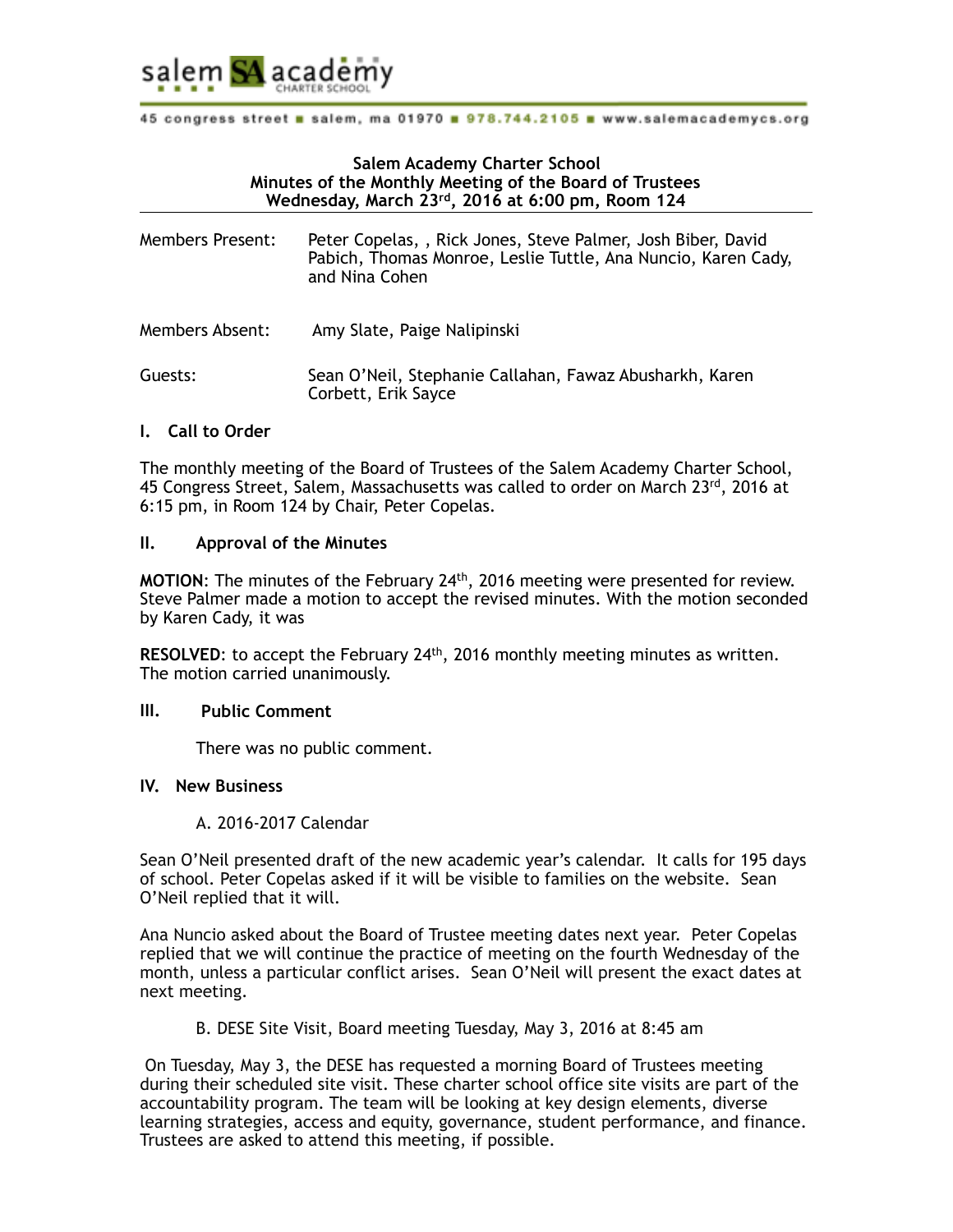

Peter Copelas followed up asking that Trustees please let Sean O'Neil know if they are able to attend the DESE site visit, or the Read Trust visit, or both. mn

C. Read Trust Site Visit, Board Meeting Monday, June 13 at 9:00 am

The team from the Read Trust, including Dr. Albright will meet with the Board of Trustees during this visit to discuss the vision for Salem Academy. This year, in addition to the science department, there is particular interest in the new building plans for the summer and fall.

D. Report on ECCF Trustee Institute

Nina Cohen reported that 6 trustees attended this event. The keynote speaker, Hildi Gatli, spoke about "Collective Enoughness." There were a number of points of interest including how trustees could shift their focus in meetings to be more effective. One example given was that trustees need to focus more on what is going well at their schools, and on the mission. If boards make the mission the heart of the board meeting, dialogue is opened up. She further suggested that boards should develop a shared vision and build a trust. Her second recommendation was that boards stop asking for money. And finally, she offered some tools for board meetings, such as sitting in a round configuration, which already occurs at SACS, and that meetings should have more open ended questions.

Karen Cady added that she attended a session on cultural inclusivity for non-profit boards. The session was inspirational and suggested we discuss how we can achieve greater diversity on the board that is reflective of our student population.

#### **V. SFC Report**

Pam Rochna, Pam Boardway, Lisa King

There was no SFC report this month.

**VI. Head of School / Principal Report**  Stephanie Callahan

Stephanie Callahan spoke about the Safe and Supportive Schools initiative that we have been undertaking since last year. The initiative asks what we can do as a school to ensure more consistent classrooms. Some of the solutions are centered on ways to increase more parent engagement and how to build student connections. For example, the Lower School is developing an Activity Fair where we are looking at what students are connecting with - and why. Then, the fair would showcase these interests in terms of new or existing clubs or extracurricular activities. We are hoping to also identify what activities may be more beneficial with certain populations. For example, research shows that drama programs are well suited for children on the autism spectrum. The Lower School teachers and coaches are excited about his initiative.

Another area we are examining is how to support new teachers all year, so that we continue to build and develop a more supportive culture The Upper School is looking at ways to engage parents more around student skills that are missing now, and how we assess those gaps and progress that is made around them.

Leslie Tuttle added that it seems like a lot of new work for our already burdened teachers. We are worried about them.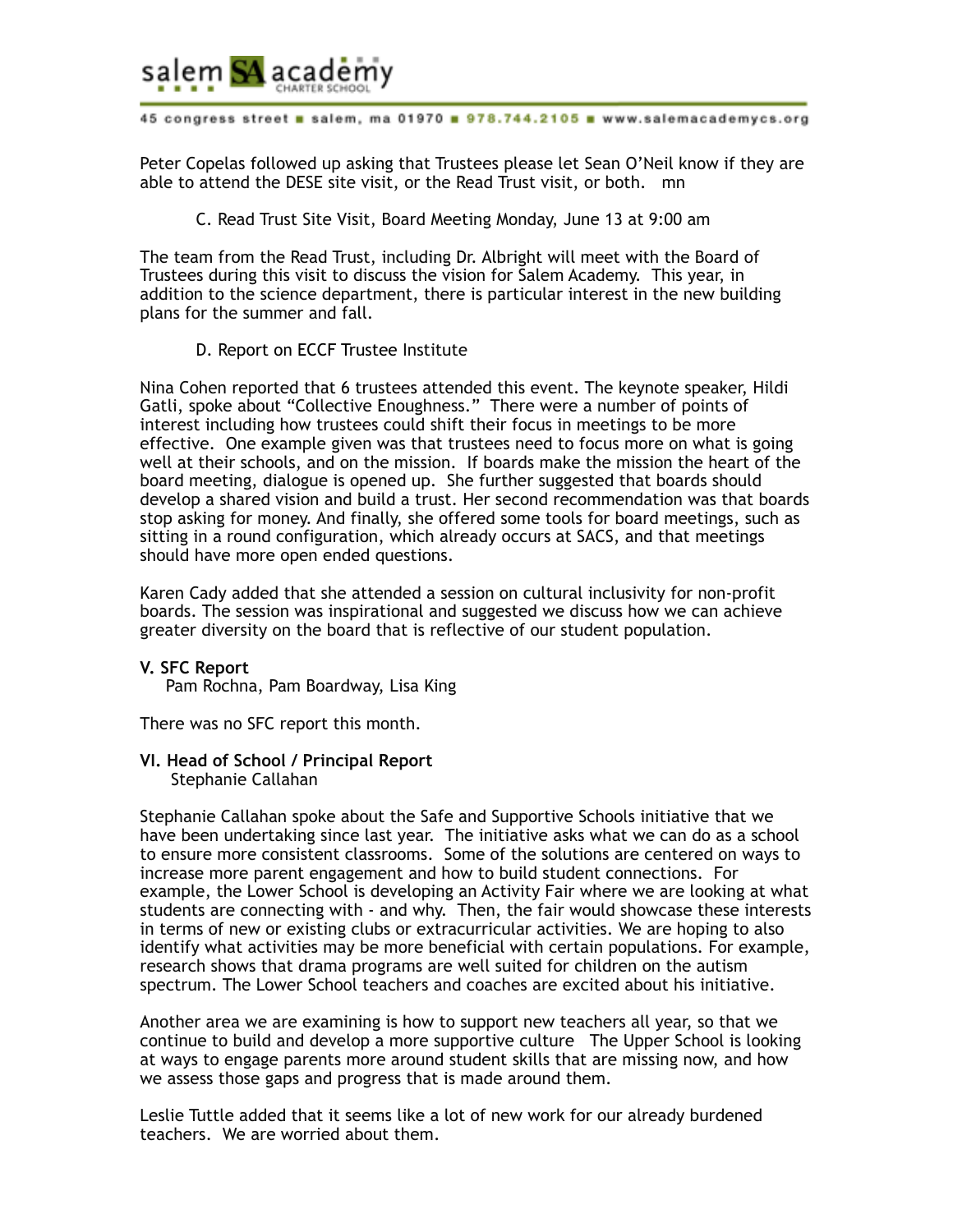

Stephanie Callahan responded that the goal of the initiative is to make this part of what teachers already do. Moreover, when children have opportunities to do well in different things, it leads to them doing better in all things. We want to ensure that our students have at least one thing that they connect with.

#### **Staffing**

The STEM teaching position interviews are going well.

Our grade 8 science teacher is leaving for a policy fellowship. The Grade 9 math position for next year is also open.

Thomas Monroe asked how many students in the college process are applying for scholarship and grants. He also asked which scholarships they are applying for. Rick Jones then asked how much debt students leave college with. Peter Copelas suggested that we need to track college attendance, graduation and debt. Stephanie Callahan agreed that this information is the ultimate goal, but the board needs to think about how many resources we will have to get this information, and then to track it consistently. She added that many schools have a second college counselor who specifically works with students and data at the college level. Rick Jones then asked if we are counseling every student to go to college. Stephanie Callahan replied that if it is the right school for the student, we support them. She added that other charter schools are doing more for alternative programs to help students. Thomas Monroe suggested that there are organizations that we may be able to partner with, and there may be a lot of data that we could get with little effort.

#### **VII. Executive Director Report**  Sean O'Neil

## Enrollment Lottery

We had 350 applicants for 107 spaces. 50% of the 5th graders in Salem applied to our 6th grade. There were 72 spaces in grade 6, but 28 spaces went to siblings. Therefore, we were only able to offer 44 spaces to new to SACS  $6<sup>th</sup>$  grade students.

In an effort to increase the Upper School enrollment, we accepted 30 new 9th grade students to create a freshman class of 80 students rather than the norm of 72. All 30 were Salem residents, leaving 30 more candidates on the waiting list, 16 from Salem and 14 from out of town.

Our targeted enrollment is 446 students next year. We have registered with the state for a maximum of 456, which is just in case we don't see attrition that we are anticipating. The following year we could increase our enrollment to 480, which is our maximum enrollment. Peter Copelas asked if is there a penalty if we decide to keep enrollment at 460 students. Sean O'Neil assured him that there is no penalty.

Great Schools of Massachusetts is still addressing the issue of caps on charter schools in the state. Sean O'Neil will provide the Trustees with an update at the next meeting. The Senate is proposing to change our funding formula, which charter school association is against.

## **VIII. Committee Reports**

**A. Finance Committee**  Thomas Monroe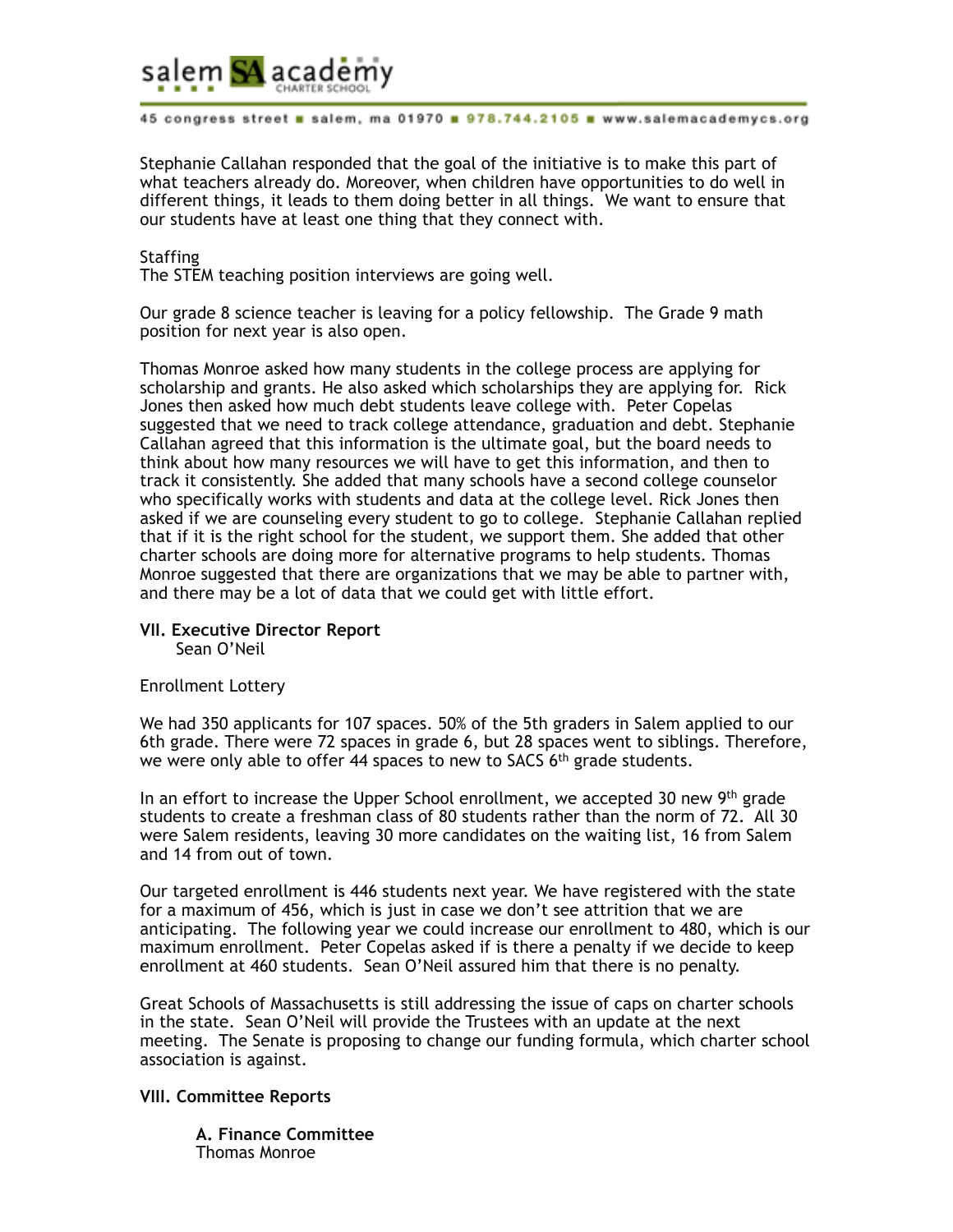

#### 1. Monthly Financials

Our cash position is consistent with last month. There has been a slight adjustment for enrollment, hardware, furniture, and other small items. The income from the play will offset the drama expense.

#### 2. Search Committee Budget

We are planning to amend this year's budget to engage a consultant or search firm in our search for a new Executive Director. Steve Palmer asked what will it cost, and how much we need to budget. He then agreed to research some prospects and options and report back to the Board next month. At that time, the Board can vote to amend the budget to include the cost of a consultant or search firm.

## 3. Faculty/Staff Salary Budget for 2016-2017

Sean O'Neil explained that our practice has been to award contracts for the next year the week before staff leave for April vacation and to ask staff to sign and return the contracts by the end of the week following April vacation. For this reason, Sean asked the Board to vote in support of a 5% raise in faculty and staff salaries based on a first draft of a budget for next year. The 5% would be the second consecutive year at this level and is consistent with the strategic planning goal intended to make our salaries more competitive in this district.

Next year's enrollment is projected at 446 students, a 6% enrollment increase. Next year's tuition will be approximately \$6,340,000 with a 2% increase per student. Federal grants will also go up slightly. We are expecting additional \$11,000 in Title I because of increased enrollment.

We received \$415,000 from foundations this year.

With a \$6,698,000 budget, our big expenses will be salaries and facilities. In addition to the 5% salary increases, we have a commitment to longevity increases of \$2,000 in the  $4<sup>th</sup>$ ,  $8<sup>th</sup>$ , and 12<sup>th</sup> year at SACS, and we are increasing the stipend for Form Leaders next year from \$2,000 to \$3,000.

Peter Copelas asked if we are creating an expectation of a 5% annual increase, because that could be a concern. Sean O'Neil replied that this was a commitment we made last year. David Pabich wondered how it was communicated to the staff. Is it now going to be an expectation every year? Was it a metered approach to make salaries more competitive? Stephanie Callahan replied that it is not the expectation for every year, and although we are trying to make salaries more competitive, our teaching salaries are not competitive.

**MOTION**: Peter Copelas made a motion to approve the 5% increase in staff salaries for next year. With the motion seconded by Karen Cady, it was

**RESOLVED**: to support the 5% staff salary increase this year. The motion carried unanimously.

# **B. Facilities Committee**

LeslieTuttle, Chair.

## 1. Status re Building Two Arts Complex

Sean O'Neil explained that we are waiting on re-designs to finalize the cost estimates. The cost of \$16.98 per square foot has been agreed to. Mr. Lappin has concerns about all of the renovations now because of ramp and lift changes. However, we are